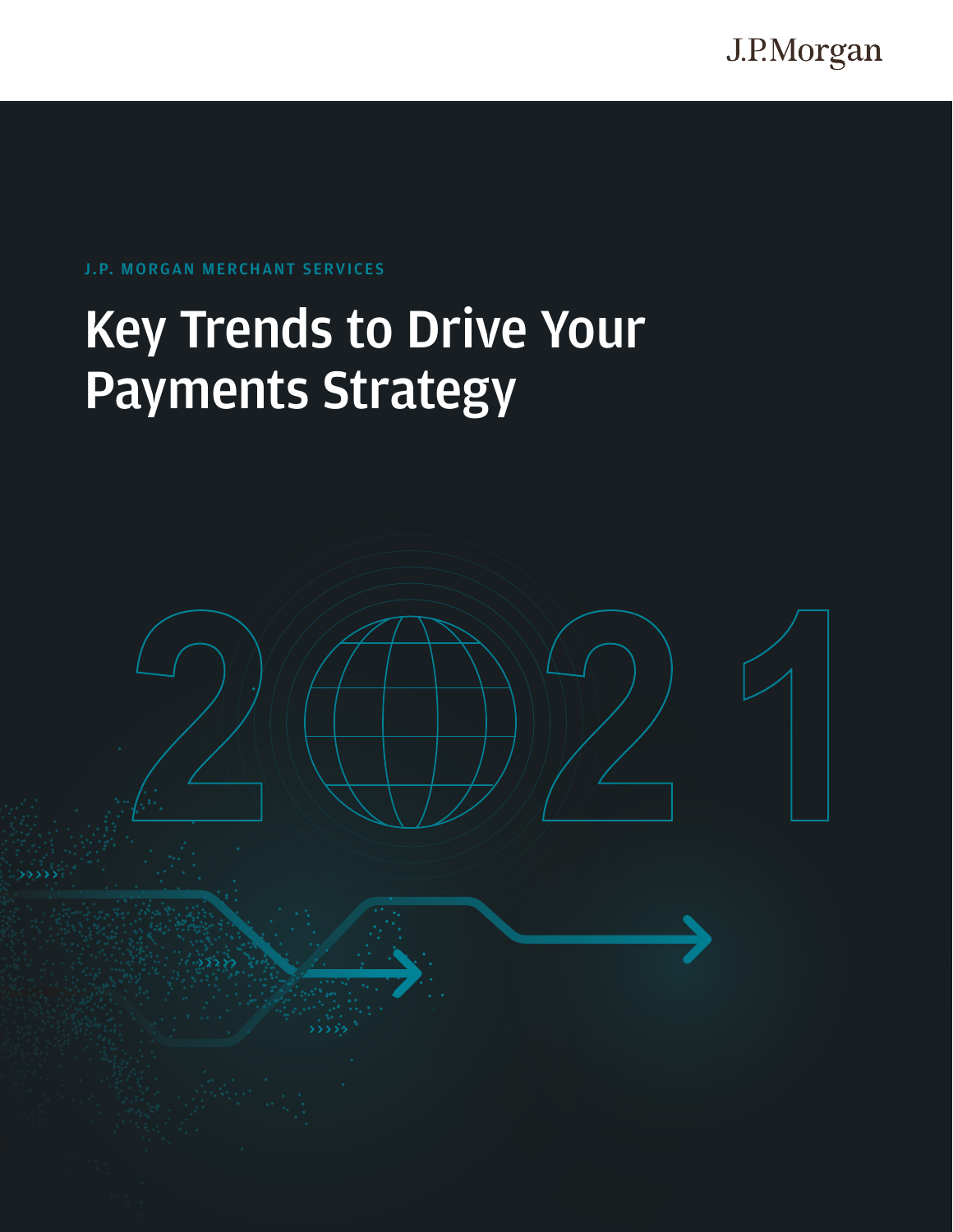# The Biggest Payment Trends Right Now



**01** Cashierless tech has arrived



**06** Key insights, big impacts



**02** Faster payments for consumers and businesses



**07** Payments in context



**03** From subscriptions to recurring relationships



**08** Integrated payments



**04** Payments simplified



**09** Customer-centric, seamless payments



**05** Relentless fraudsters



**10** What happens after Covid

- a. E-commerce and omnichannel
- b. BOPIS
- c. Debit/credit mix
- d. Contactless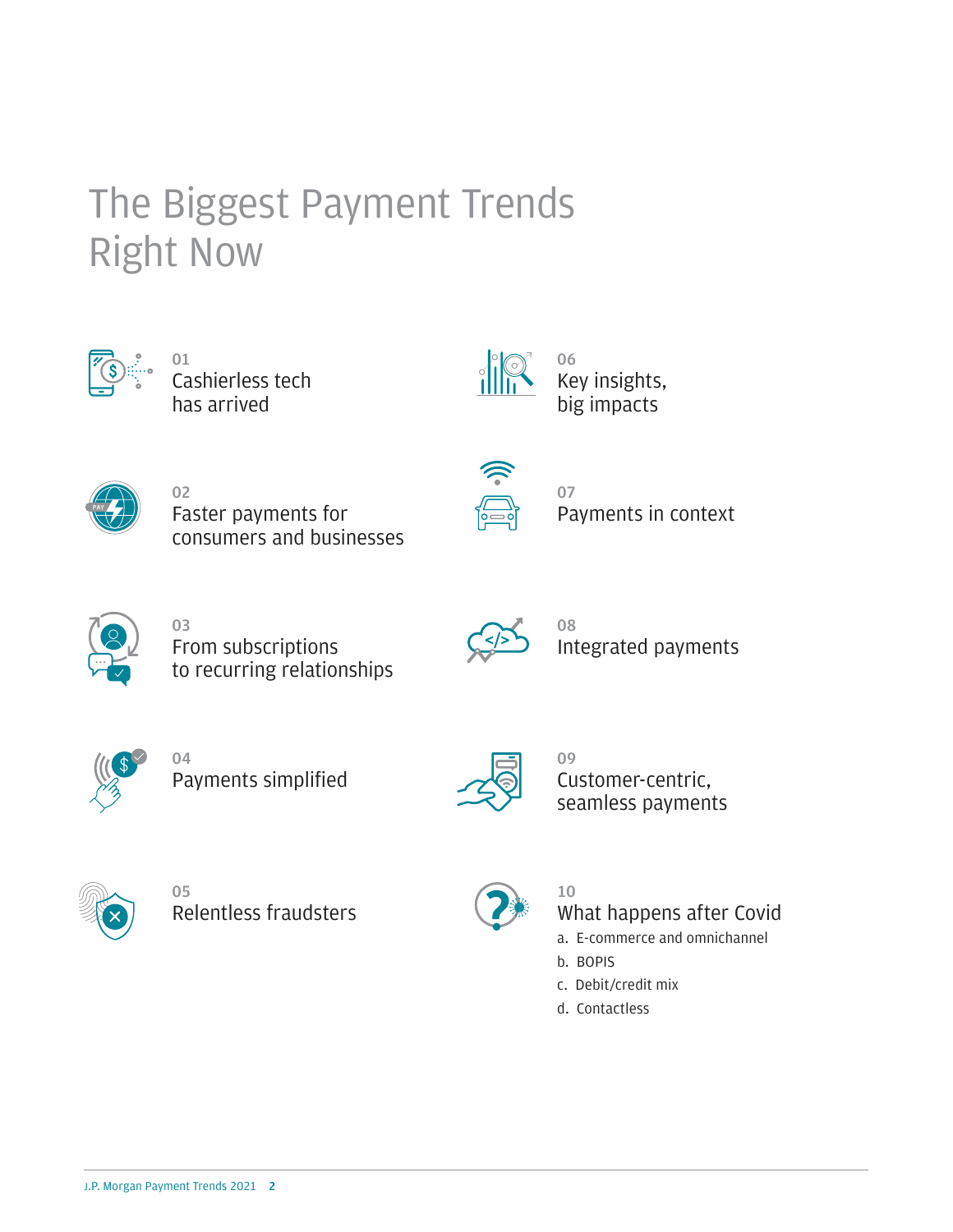**Over the past year, the global health situation amplified many existing trends: businesses of all sizes turned to e-commerce, contactless payments accelerated, and the popularity of omnichannel purchasing skyrocketed**.

Meanwhile, we are also starting to get a glimpse of the seamless future in payments. Several pilots of cashierless technology were announced in the past year, the start of a fundamental shift in how consumers engage in commerce. New methods of moving funds, such as Push to Card and QuickAccept, are substantially reducing the time required to receive money. And new avenues for commerce are opening as payments become integrated everywhere. The state of payments today is one of great upheaval and exciting possibilities.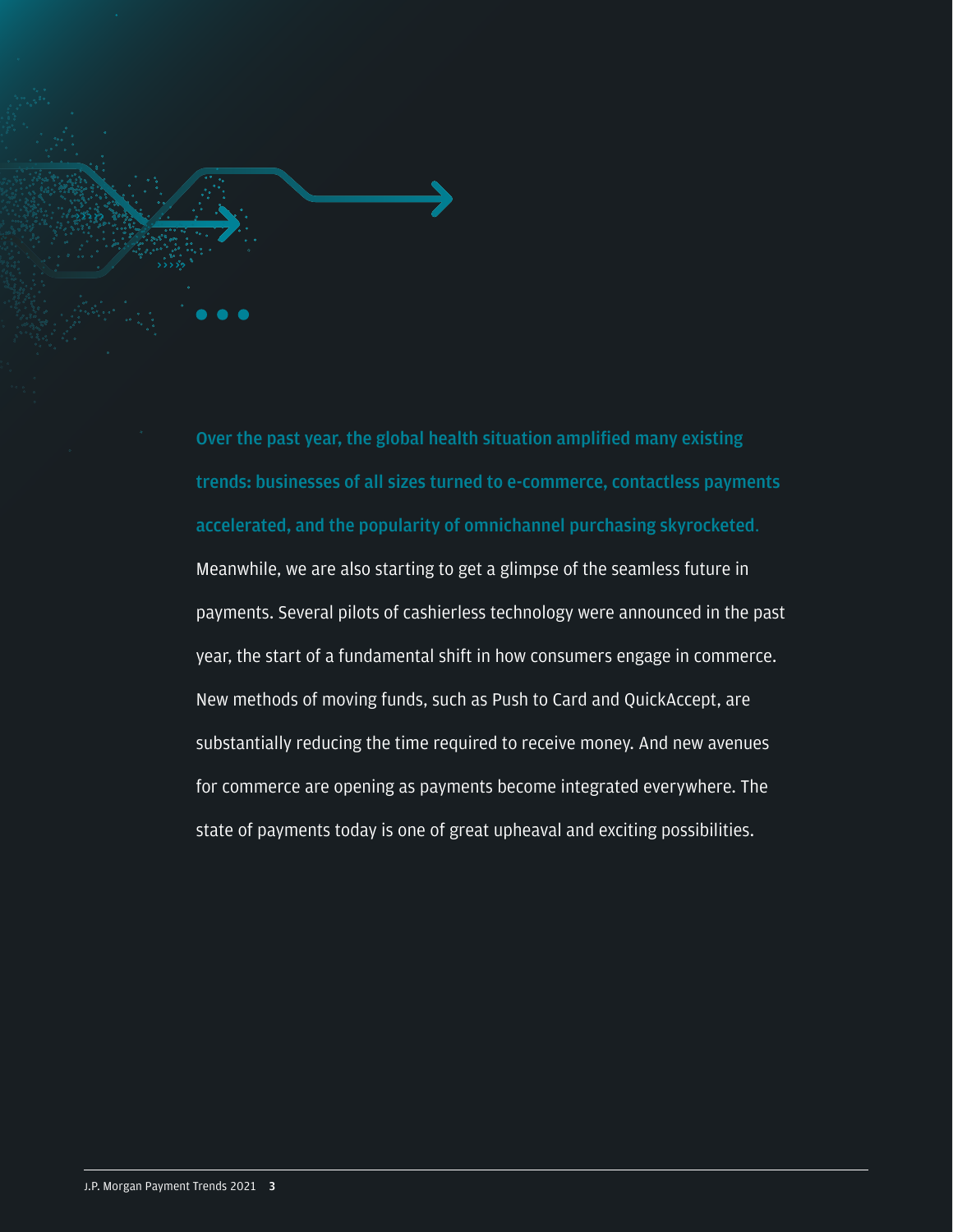# Cashierless tech has arrived **01**<br>The retail experience is about to undergo a radical transformation unlike any in

The retail experience is about to undergo a radical transformation unlike any in the past century. Here's how far we've come. Obtaining goods in the pre-modern store of the 1800s required three steps: first, you identified goods for purchase; then you informed the clerk who obtained those goods for you; and lastly, you paid. The modern store, attributed to Woolworth's, eliminated the clerk's role in fetching goods and allowed customers to touch and feel items. **The next major transformation will reduce the number of steps to just one—you'll select your goods and leave, making the payment either entirely in the background without the need to check out, or with substantially less time than required by existing checkout processes.** By eliminating one of the biggest frictions in the retail purchasing experience, this transformation introduces new possibilities for customer service, reductions in losses and lower operational expense.

The potential for a fully-automated, seamless checkout had appeared to be just within reach for several years. **Now, the number of pilots in the market indicates that an inflection point for this technology is here. Startups and established players in this space are quickly learning and iterating.** Between them, these companies offer several different approaches—from complete retrofits to solutions that are adaptable to in-place infrastructure, from cash-friendly solutions to 100% digital. Cashierless technologies are even being integrated into other next-generation experiences. For example, a shopper's voice or vehicle is recognized to offer a personalized menu or pricing. At the current pace of innovation, cashierless experiences may soon be available broadly, fundamentally changing our notion of the store.

> **The next major transformation will reduce the number of purchase steps to just one.**







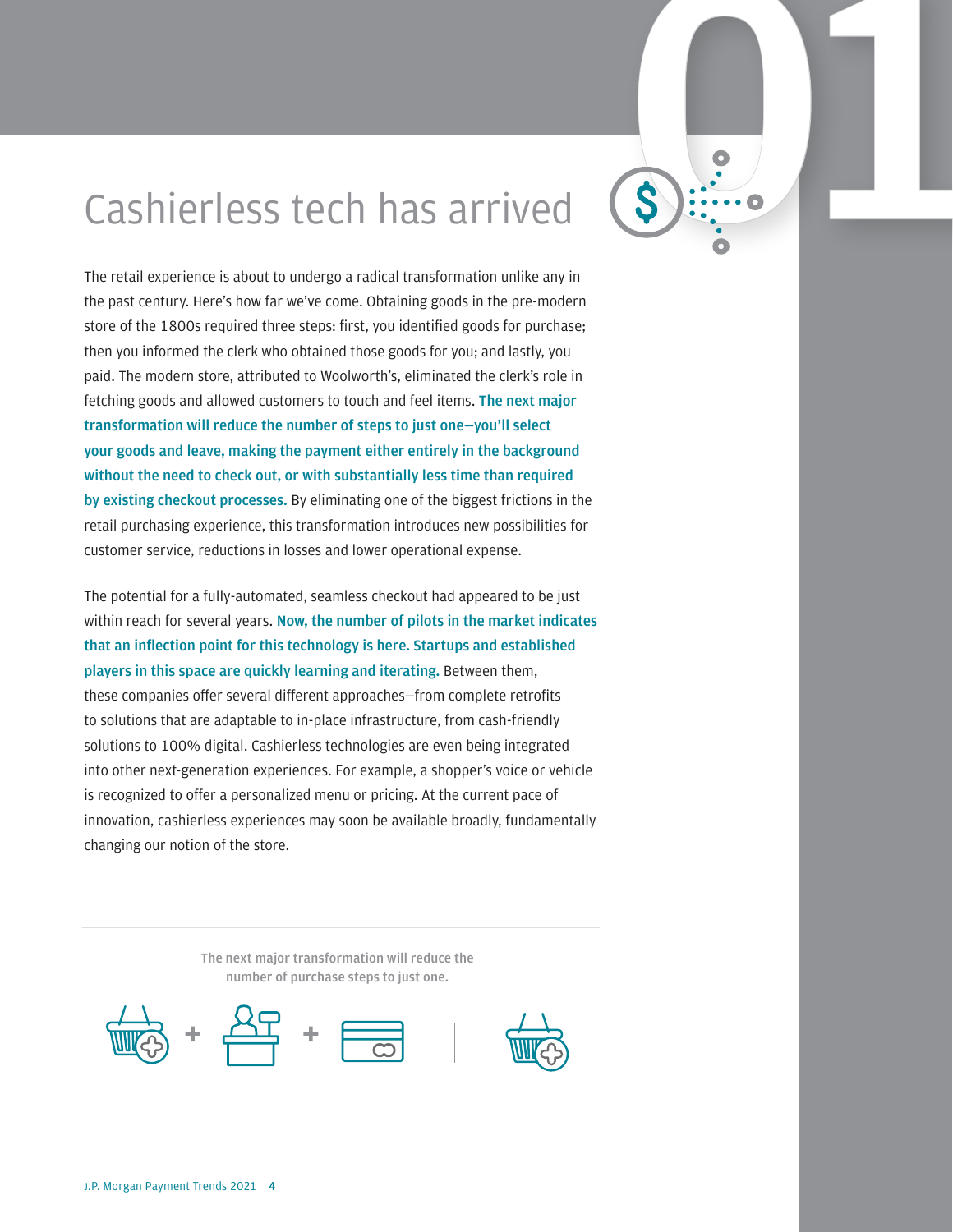

# Instant and faster payments everywhere

After using instant payments services like Zelle, people began to wonder, why can't every payment be this quick and easy? The speed of payments is now accelerating. Gig economy drivers expect to be paid per ride. Insurance claimants expect real-time payouts. Small businesses want access to funds on the same day as the sale.

**Merchants have options to enable faster payments.**



**US MARKET**   $\left( \begin{array}{c} 0 \ 0 \end{array} \right)$  is market  $\left( \begin{array}{c} 60\% \end{array} \right)$ **PUSH TO CARD**

**PUSH TO CARD**, which allows consumers to receive funds immediately through their eligible Visa and Mastercard debit and prepaid cards. Push to Card reaches over 99% of the U.S.<sup>1</sup> market and supports P2P and B2C payments, as well as small business B2B payments.

| $\frac{9}{6}$ |
|---------------|
|               |

### **US MARKET READINESS FOR RTP**

**REAL TIME PAYMENTS (RTP)**, an instantaneous, 24/7 bank-to-bank payment rail offered by J.P. Morgan through its membership with The Clearing House. The RTP network expanded in 2020 to cover close to 60% of deposit accounts in the U.S. and now clears millions of payments a month. 2



**THE FASTER PAYMENTS TREND** is not exclusive to consumers—suppliers are also looking for faster payments as part of a better user experience, especially for gig-economy and small businesses, and as part of a resiliency and working capital strategy for large suppliers.

In addition, the Federal Reserve is currently developing a real-time system, although completion is expected to take several years. Globally, many payments systems already have instant payments—for example, real-time payments in the UK have been available since 2008. The challenge in the U.S. is the degree of complexity resulting from a far greater number of banks than in other countries.

Merchants want their money faster, too. J.P. Morgan already offers next-day funding for U.S. transactions, which compares to two days or longer for most other providers. Meanwhile, Chase for Business customers have access to the fastest free funding in the industry. Through QuickAccept, these merchants can get funds to their account on the same day as a sale.<sup>3</sup> The best part: Same day funding is available at no additional cost.

### **J.P. Morgan Offerings**

**[Real Time Payments >](https://www.jpmorgan.com/commercial-banking/insights/first-new-payment-rail-in-40-years) [QuickAccept >](https://www.chase.com/business/online-banking/quickaccept)**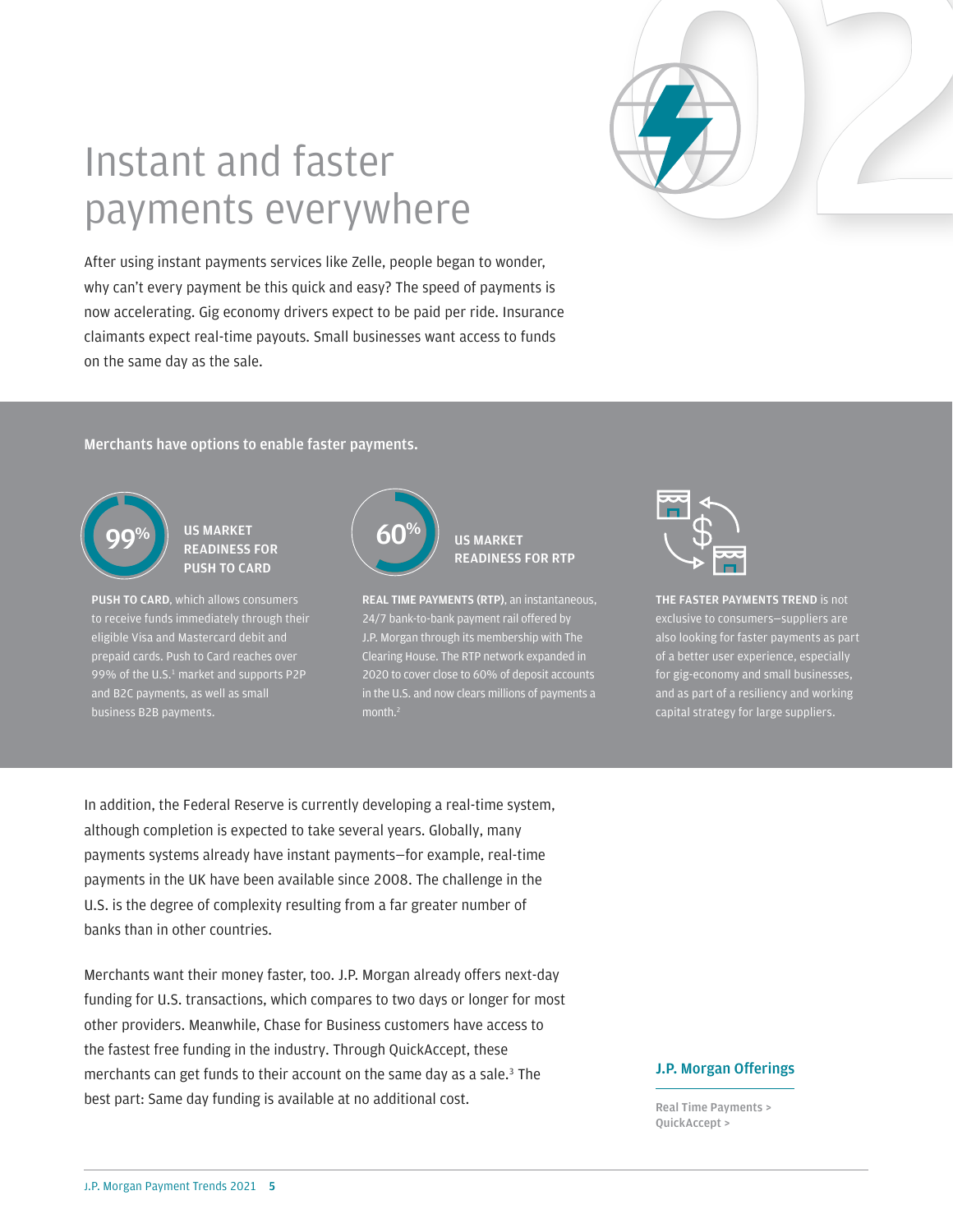# From subscriptions to recurring relationships

Subscription and recurring revenue models can be a challenge to implement. Plus, consumers set a high bar before agreeing to a new recurring commitment and want the same flexibility and choice they have elsewhere. But these approaches are worth the effort. Recurring revenue and subscription companies have been rewarded with some of the highest valuations in the market. Even where recurring revenue solutions aren't the traditional approach, companies are trying to deepen their relationships with customers. **Through these deep, recurring relationships, data can be fed back into product and marketing, personalizing the consumer experience with tailored offerings.**

Many companies are still working through their approach to recurring relationships, and the degree of maturity varies by industry. Subscription startups are just beginning to implement basic recurring revenue models, while scaling companies are experimenting with more complex charging models, including usage and multi-product billing. At the most mature level, optimizers have made the recurring relationship a centerpiece of their strategy, leveraging data from multiple sources and touchpoints.

Many businesses are realizing that they need greater flexibility in their systems to support recurring customer relationships. To meet this demand, new types of providers have been growing over the last several years. These companies often sit between ERP and CRM platforms, and help businesses measure and manage their recurring relationships. J.P. Morgan has deep integrations with each of the leading recurring billing and subscription management platforms in the market.



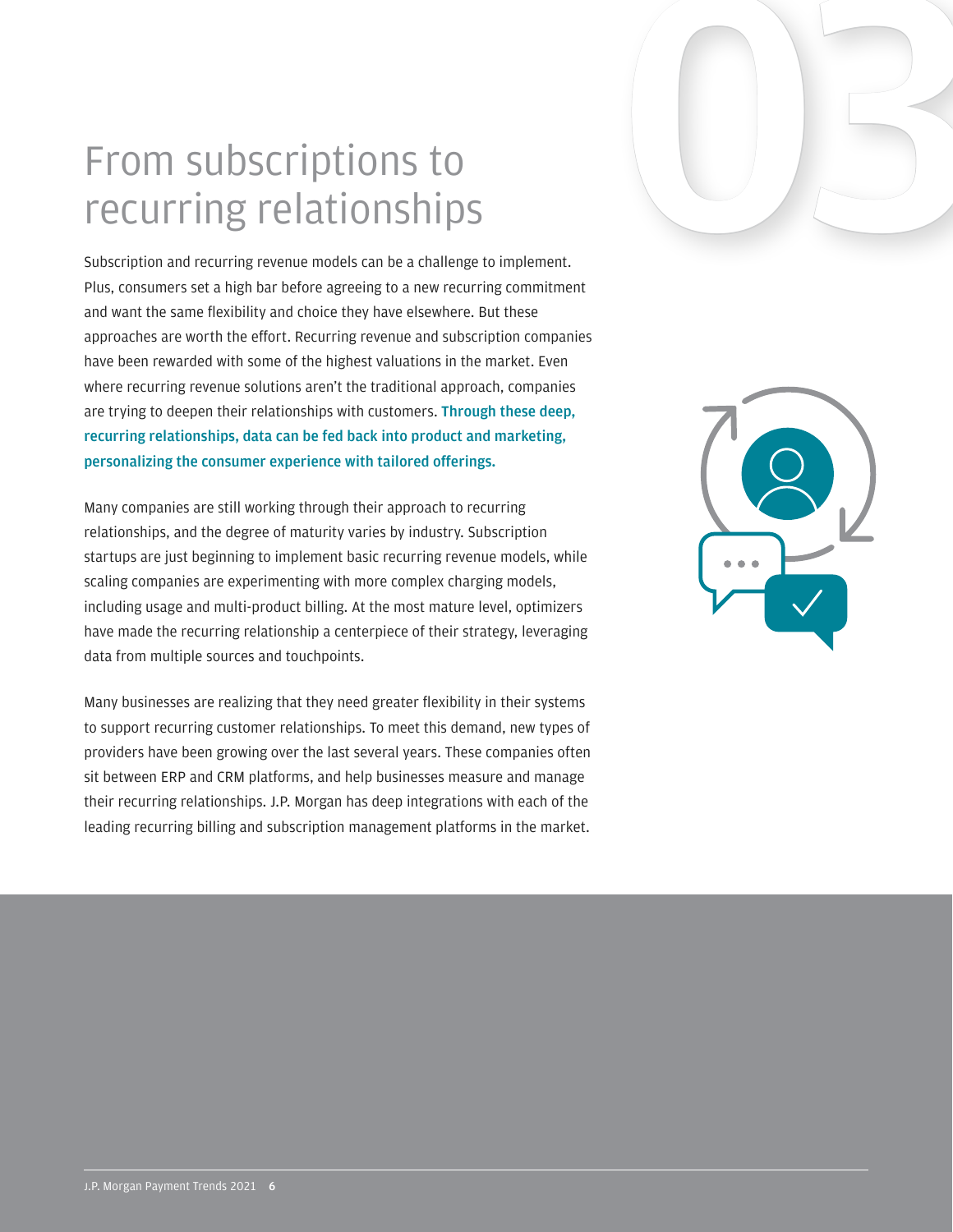

# Payments simplified

As huge numbers of consumers turned to the internet during the pandemic, many businesses were unprepared. Their existing systems weren't ready for e-commerce or omnichannel and they faced a sudden requirement to update their business models and IT infrastructure. Moreover, they had to perform critical enhancements while adapting to other virtual trends such as the rise of global marketplaces and social commerce.

How are merchants managing this transformation? Many are turning to the convenience of a range of integrated solutions. Companies might access payments acceptance through their ERP/CRM, subscription or e-commerce platform. From these platforms, merchants can pick and choose to select bestin-class suppliers across the technology ecosystem, integrating quickly through APIs. Taking that one step further, banks like J.P. Morgan can allow merchants to access information and services beyond payments, such as balances and reporting, via real-time via APIs that are integrated into ERP systems. It's important for a merchant that's weighing payment acceptance options to look into the details of the platform's payments integrations. Just because an integration is available doesn't necessarily mean it's a deep one.

Many merchants are also dealing with a tangled flow of funds into and out of their business, overly complicating the financial picture. Compounding this legacy challenge is the increasing number of consumers turning to digital channels and the difficulty of cobbling together solutions from various vendors. **As a result, merchants are turning to a single provider with a variety of connectivity options to solve for this complexity**—**whether that's using a plugand-play bank platform like J.P. Morgan Access or a white label, embedded solution like J.P. Morgan Concourse, or connecting directly to the bank via customized APIs. The provider offers one integrated package of payments, treasury services and commercial cards, and the client gets one set of APIs, one set of analytics, and one integration into the underlying technology.** J.P. Morgan can manage the full range of complexity in payments and provide an integrated view into companies' entire financial picture, from pay-in to pay-out.



### **J.P. Morgan Offerings**

**[J.P. Morgan Concourse >](https://www.jpmorgan.com/solutions/treasury-payments/digitalchannels/
concourse) [J.P. Morgan Access >](https://www.jpmorgan.com/solutions/treasury-payments/digital-channels)**

**[J.P. Morgan Wholesale Payments >](https://playbook-staging.apps.dev.na-4a.gaia.jpmchase.net/wholesalepayments/openbanking/#/)**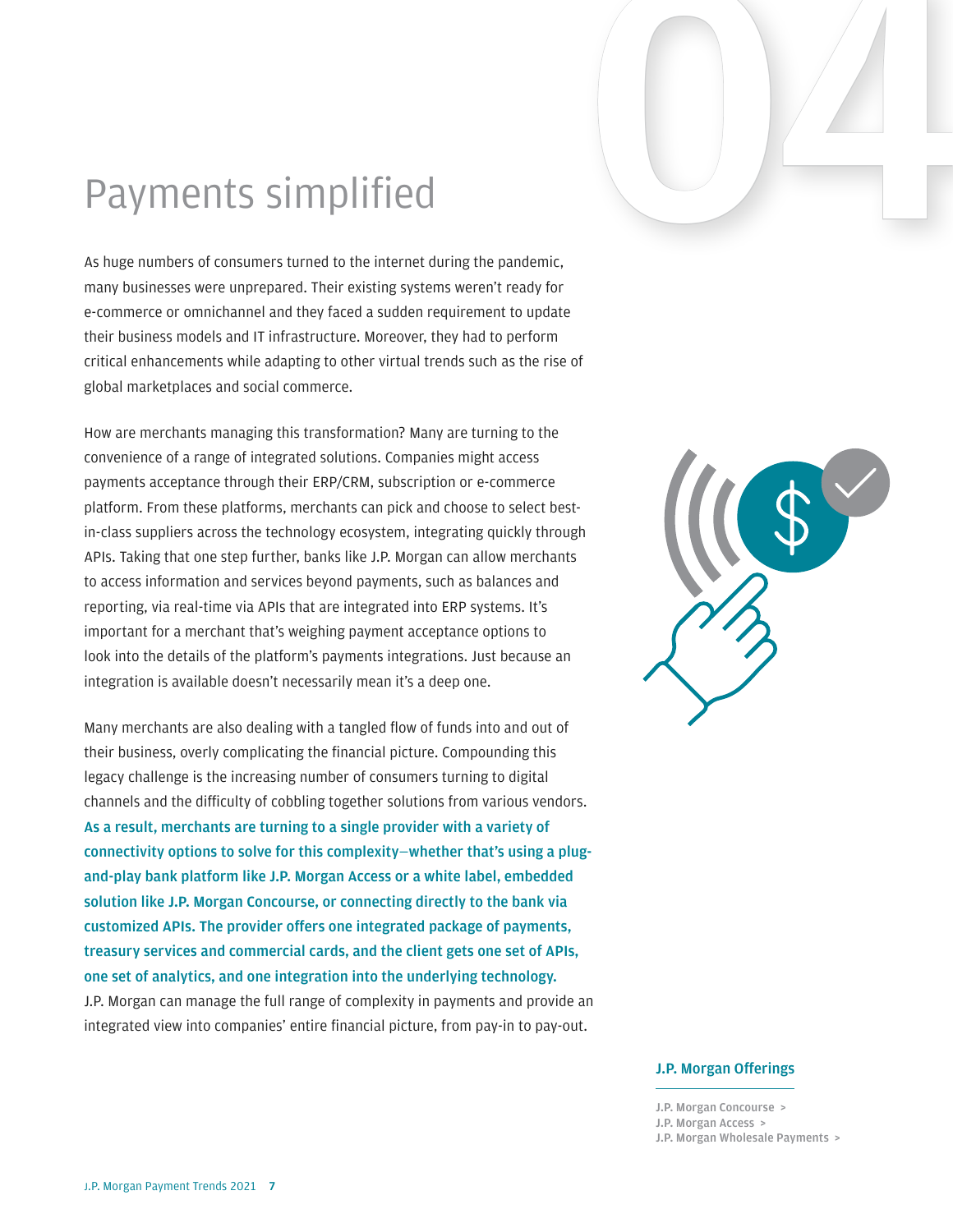

Over the past year, the pandemic has driven a major consumer shift from retail and physical points of sale to ecommerce and omnichannel purchasing. This rapid shift created opportunities for fraudsters, especially at merchants that lacked experience in digital channels. Online commerce, curbside pickup, order ahead, and other rapidly growing omnichannel experiences all rely on card-notpresent (CNP) infrastructure to make a payment. Because CNP transactions can be attempted anywhere and by anyone, the incur high rates of attempted fraud compared to transactions where the physical card is present.

Fraudulent attacks are growing in sophistication and frequency. Card testing in particular has been a major issue for many merchants. Fraudsters that engage in card testing acquire immense batches of credentials online and then test these cards, typically by making small value purchases to determine which they can use. When they find a good card, they go on a spending spree. Card testing was especially prevalent this holiday season, when many merchants suspended IT system updates, to prevent any glitches during a period of intense demand.

Even when transactions are rightfully declined, the merchant can still incur substantial costs in fees and resources. In addition, more categories of businesses now need to manage fraud. Many merchants had previously approached e-commerce as a backup or supplementary channel, but now it's their primary one. Restaurants, for example, have moved to a CNP environment, and even after the pandemic, they may continue to support CNP transactions through purchasing options like QR codes.

Considering the immense potential for fraud today, there are a few ways to address the issue. One approach taken in Europe is to tackle fraud through PSD2 SCA, a robust

but demanding solution that often adds an additional point of friction in the checkout process. The trade-off of this approach is that merchants may experience potentially higher numbers of abandoned transactions in return for greater security. The U.S., meanwhile, continues under the existing framework, tolerating somewhat higher fraud rates for an improved consumer experience and higher conversion rates.

So what should a merchant do? The best solution is a multilayered approach. This means applying information from as many data points as possible. One of the best sources of data to use in a multi-layer approach is from a merchant's own customers. Many businesses are collecting this data by encouraging consumers to enter their card credentials, instead of using guest checkout. Merchants taking a multilayered approach also analyze each specific transaction and monitor constantly for unexpected activity. Finally, merchants taking a multi-layered approach work with fraud prevention partners that apply AI-based strategies, partners with tools like J.P. Morgan Safetech. Anticipating what's next in fraud is just as important as having a fraud strategy– because by the time you act, the fraudsters already have.



 $81\%$  Percentage of organizations targeted for payments fraud  $^4$ 

### **J.P. Morgan Offerings**

**[J.P. Morgan Safetech >](https://www.jpmorgan.com/merchant-services/solutions?deeplink=multiTabNav1::tab1_accordion1::tab4)**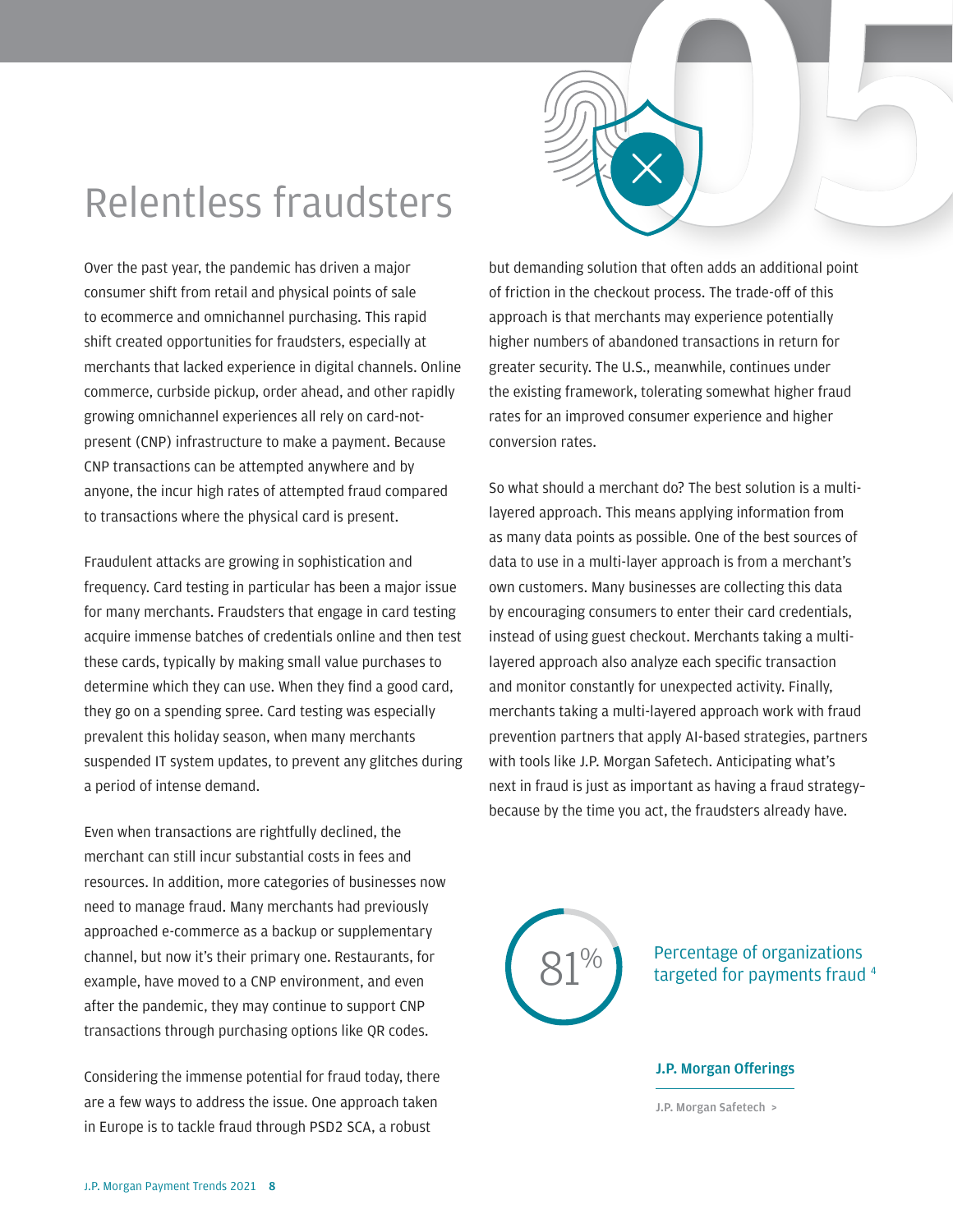# Key insights, big impacts

Over the past year, many merchants learned how to pivot quickly to e-commerce and omnichannel. Having established the fundamentals, the next step for these merchants is to optimize payments in digital channels, to approve the most transactions for the least cost. There are numerous ways that a payment can go wrong. Perhaps the customer hasn't updated their billing address, or there's a typo in the checkout form. Even something as unexpected as the time of day can affect whether an issuing bank declines or approves an authorization request. But merchants don't have to stand by and watch otherwise good transactions be declined—there are several ways to improve authorization rates for the least cost.

Data scientists at J.P. Morgan help merchants optimize payments by deploying six levers to increase authorization rates and three levers to reduce costs. One important lever is wallet cleanup. Many merchants have a large number of cards on file that have expired or that contain outdated customer data. By proactively encouraging consumers to update their credentials, or by using an automated tool such as Account Updater, businesses can ensure that fewer transactions are declined due to old cards being on file. Another important lever is the data that's submitted to the issuing bank. Issuers often have slightly different expectations about data elements, and more transactions can be approved by ensuring that the submitted data meets those expectations. Other key levers around authorization rates include transaction timing, transaction routing, retry strategy, and PSD2 considerations. Critical levers to reduce costs include interchange downgrade detection, L2/L3 data, and selection of the network for routing. Many merchants can optimize costs further by leveraging J.P. Morgan's proprietary platform, ChaseNet, to process Chase cards.

**ng clients navigate their approach to**<br>**gan has a unique ability to generate In addition to helping clients navigate their approach to payments, J.P. Morgan has a unique ability to generate unparalleled insights into the behaviors of customers.** We do this by connecting Merchant Services' acquiring data (#1 U.S. wholly owned merchant acquirer based on bankcard volume in the U.S.) $5$  with Chase issuing card data (#1 card issuer in the U.S.)<sup>6</sup>. While others try to model customer behavior to give estimates and approximations, J.P. Morgan can show what's actually happening. Furthermore, as an end-to-end payment provider, J.P. Morgan can amplify the advantages of our acquiring and issuing data, with solutions to help clients capture key insights into their liquidity, working capital, and payment flows.



### **J.P. Morgan Offerings**

**[ChaseNet >](https://www.jpmorgan.com/merchant-services/solutions?deeplink=multiTabNav1::tab1_accordion1::tab3)**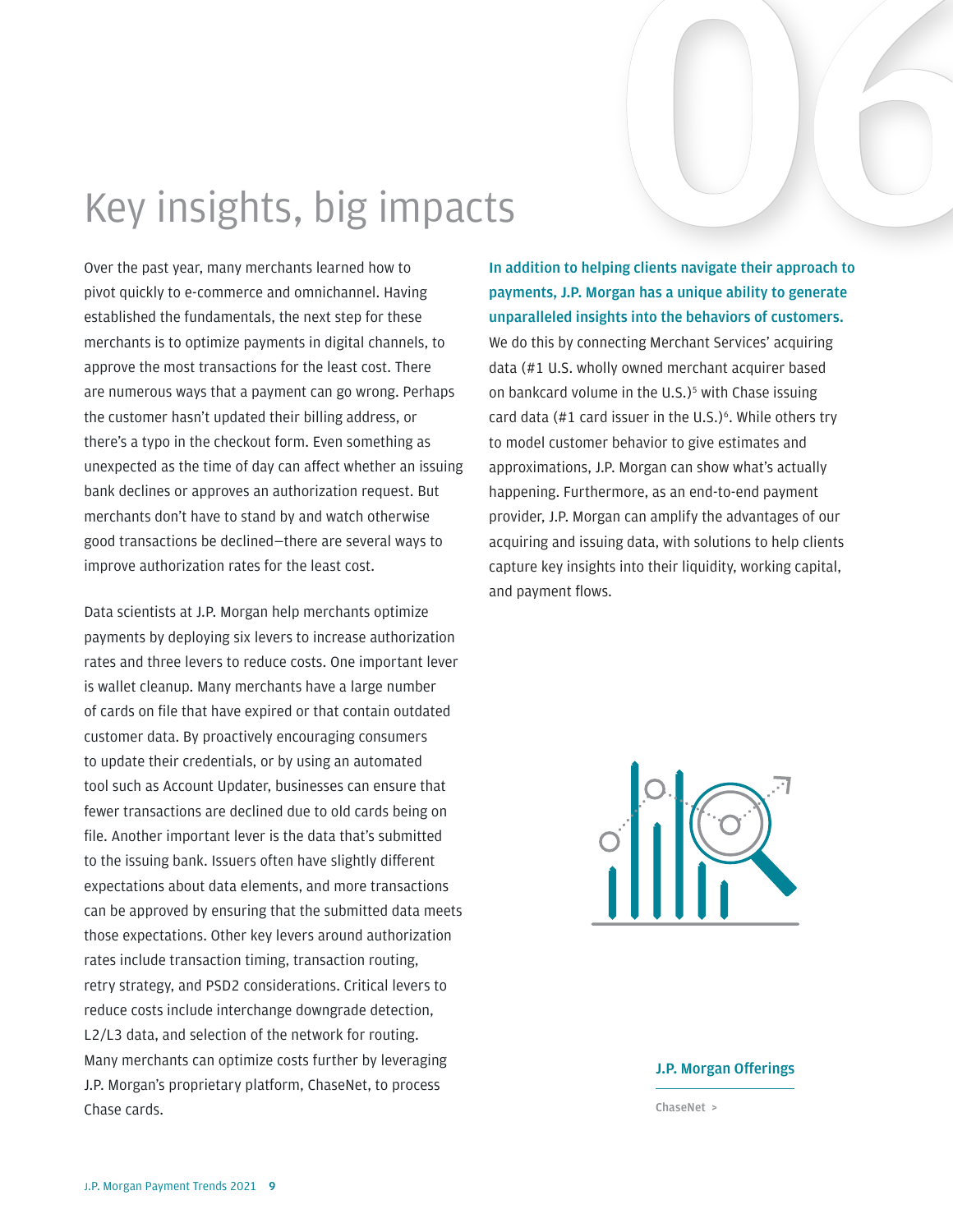

# Payments in context

W hat if you could reduce the t ime between payment and a consumer's initial th ou ght: I need this? What if you could move the payment process right up to the mo ment of need? This is the essence of a contextual payment. It's abou t g iving the consumer the opportunity to commit to a purchase wherever they are and whatever they're doing. Contextual experiences are available through numerous channels—**through smart devices, in vehicles, on social media, through streaming content, wearables, smart speakers, virtual reality environments and other channels.**

In-vehicle payments are just one example of a contextual payment. Drivers love the idea of interacting with brands directly through the vehicle's infotainment system, either with voice or through touch. The first in-vehicle implementations were functional but not especially seamless—for example, your payment credentials had to be entered separately into each different app. Current initiatives, however, are making it as easy to pay for a coffee through your car as it is to pay in person. Whenever the driverless future arrives, in-vehicle, contextual payments will only grow further. Commerce and payments enabled in social media and streaming platforms are another example. Love the outfit you saw in your favorite streaming platform show? You'll be able to buy directly and seamlessly through that platform and others.

Most consumers and merchants think of the payment as an active process: you take out your card in-store to pay, or you select your card online. This idea of payments as an active process is changing as technology is enabling contextual payments. Voice recognition, for instance, has improved substantially, making smart speakers and in-car payments new modes to pay. Further advancements in AI and natural language processing will contribute to increasing accuracy and usefulness of voice over time, enhancing the utility of the contextual payment.





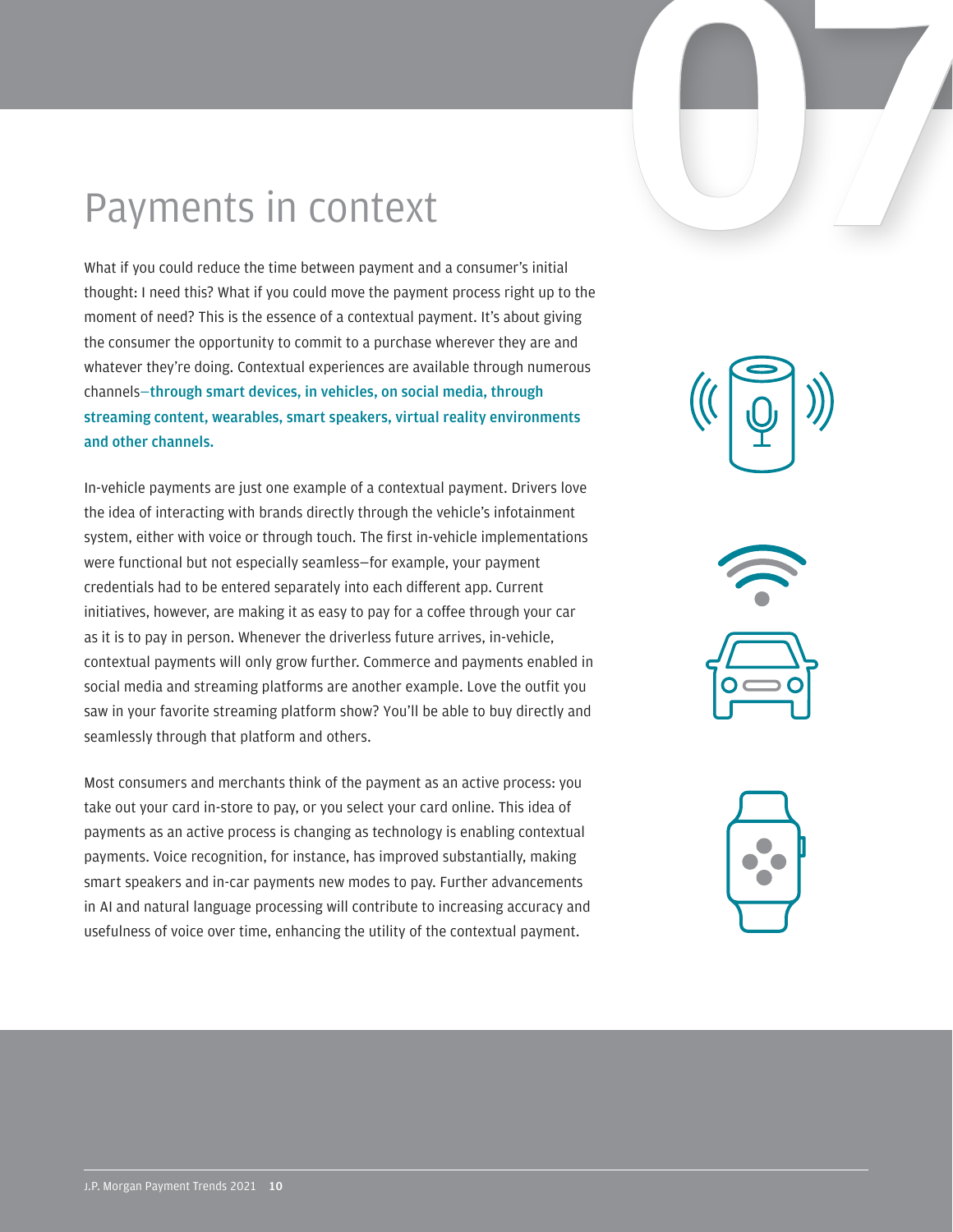# Integrated payments<br>
Independent software vendors (ISVs) have made it easier<br>
than ever for merchants to set up and run their business<br>
is this payments model expanding? Providers—including

Independent software vendors (ISVs) have made it easier than ever for merchants to set up and run their business efficiently. These ISVs provide the specialized software that businesses run on, and often include integrated or embedded payments. The advantage for the merchant is the ability to get payments acceptance up and running rapidly and securely with their business management software. **Integrated payments have also opened up an opportunity for ISVs to add a new revenue stream. Research shows that integrated experiences can help companies increase revenue per customer by 2–5 times.7**

ISVs that want to offer integrated payments aren't constrained to one approach. The simplest path is a referral model, where the ISV refers payment acceptance functionality to the processor. The processor handles everything—onboarding, customer relationship, and other functions needed to get merchants ready to accept payments. ISVs taking this approach can monetize payments without much risk or investment in time or resources. At a next degree of complexity, white-label solutions give ISVs greater control over the user experience and generate more revenue, while the processor assumes the risk.

As ISVs scale, they often want to assume greater control over the payments process—which they can do by becoming a PayFac, giving the software company the highest degree of flexibility around onboarding, risk preferences and ability to capture revenue. Becoming a PayFac, though, has historically been a time-consuming, laborious process. In

fact, Visa lists only 634 registered PayFacs globally<sup>8</sup>. So how is this payments model expanding? Providers—including WePay from J.P. Morgan—are enabling ISVs to perform nearly all the services of a traditional PayFac, without having to become one themselves. This kind of solution is a hybrid of the traditional white-label and PayFac integrated payments models and is referred to as "PayFac as a Service".

It's not just core payments functionality that can be integrated into businesses—banking services can be integrated too. For example, with J.P. Morgan Wallet, companies can set up virtual accounts for their customers and businesses, and fund those accounts instantly, capturing information at the individual and business level. Since these aren't traditional bank accounts but rather virtual ones, customers can then keep their money in the wallet, use it for purchases, or transfer it out through the company's preferred channels.

> Integrated experiences can help companies

### Increase revenue

 $10\,5\times\,5$ per customer **[WePay >](https://go.wepay.com/) J.P. Morgan Offerings**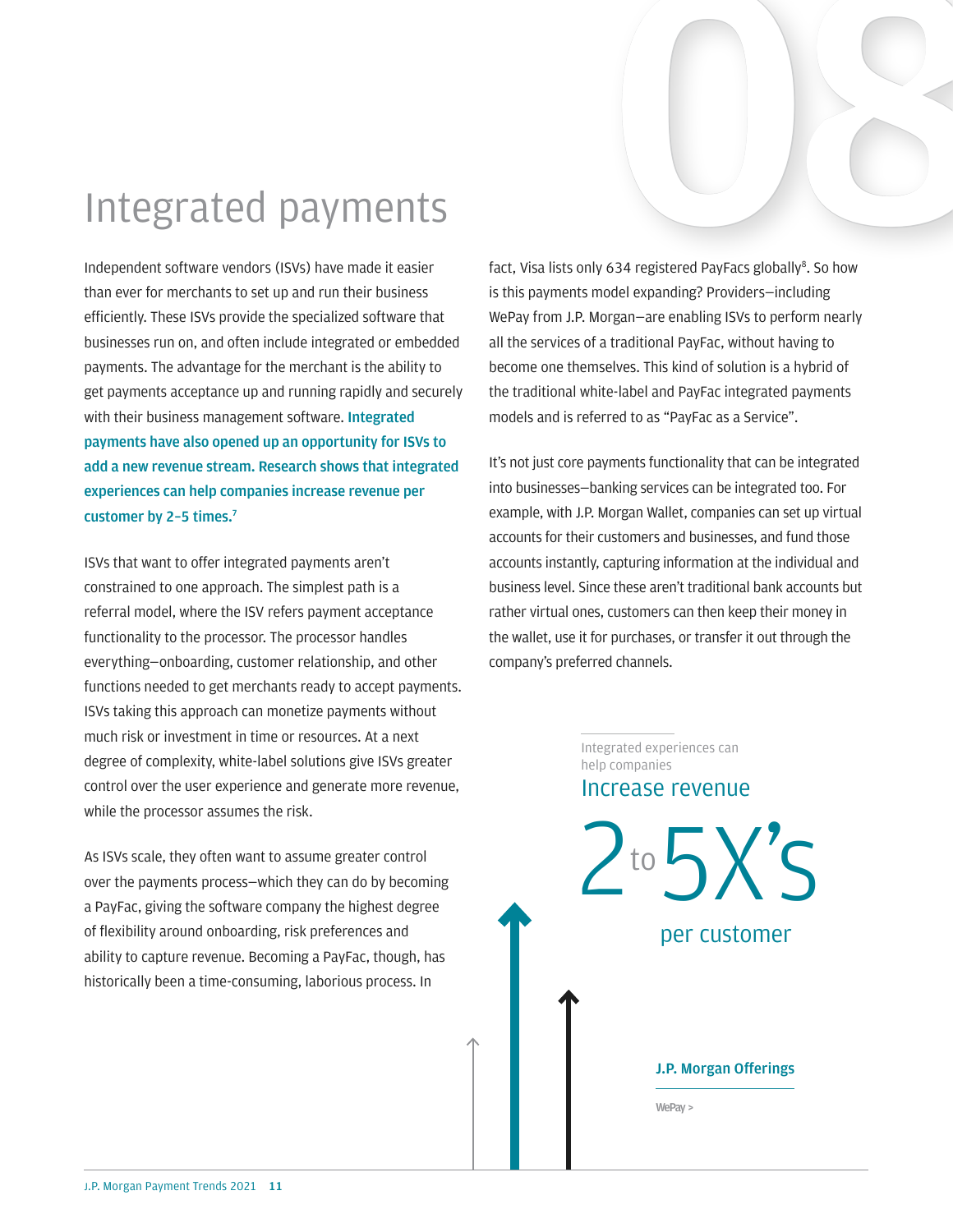# seamless payments Custome r-friendly,

In any transaction, the payment is the moment of truth. It's when a customer transforms intent into action. And standing between the consumer and the payment lie numerous frictions. In high-friction checkouts, consumers convert at lower rates and some may decide to just shop elsewhere for good. While many businesses have adopted robust, forwardthinking approaches to reducing frictions, many others are just now considering how to reduce them. A few verticals are especially ripe for transformation—**in health care, for instance, 87% of transactions are still paper-based, and consumers often have little insight into what they are being billed or even when the next bill will arrive.**<sup>9</sup>

There's no single formula for reducing these frictions. For a given business in a given vertical, the specific solutions will look very different. As a starting point, merchants should ensure that they are accepting the methods of payment their customers prefer—whether that's digital wallets or local methods of payment. Digital wallets in particular can have an outsized impact online, where too many businesses in the U.S. and internationally still require manual entry of card information. In-store, potential benefits of mobile wallets include elimination of signatures and physical receipts, along with shorter approval times than dipped cards.

At another level of sophistication, merchants and payment providers are thinking of new ways to enable a payment. **These can take the form of insurance companies placing a pay button in an emailed quote, petro companies enabling payment in the mobile phone, or a QSR that orders your favorite meal through a one-click app.** Consumers will continue to benefit from merchants' ongoing focus on new ways to offer easy, seamless payments.

In Europe, a major effort is underway to make payments more seamless and consumer friendly, called the Retail Payments Strategy. Key goals for this strategy are to support cross-border payments, encourage new payments solutions, and create a rich market for payments technologies. Even when Europe has implemented payment regulations that can cause frictions, it has also been thoughtful about paths to improvement. For example, there are plans to make SCA PSD2 more seamless for the consumer, through approaches such as biometrics (whose guidelines are expected as part of the upcoming PSD2.3 release). There is also significant potential in the SCA PSD2 framework for decoupled authentication, where the authentication takes place entirely in the background.

**09** 

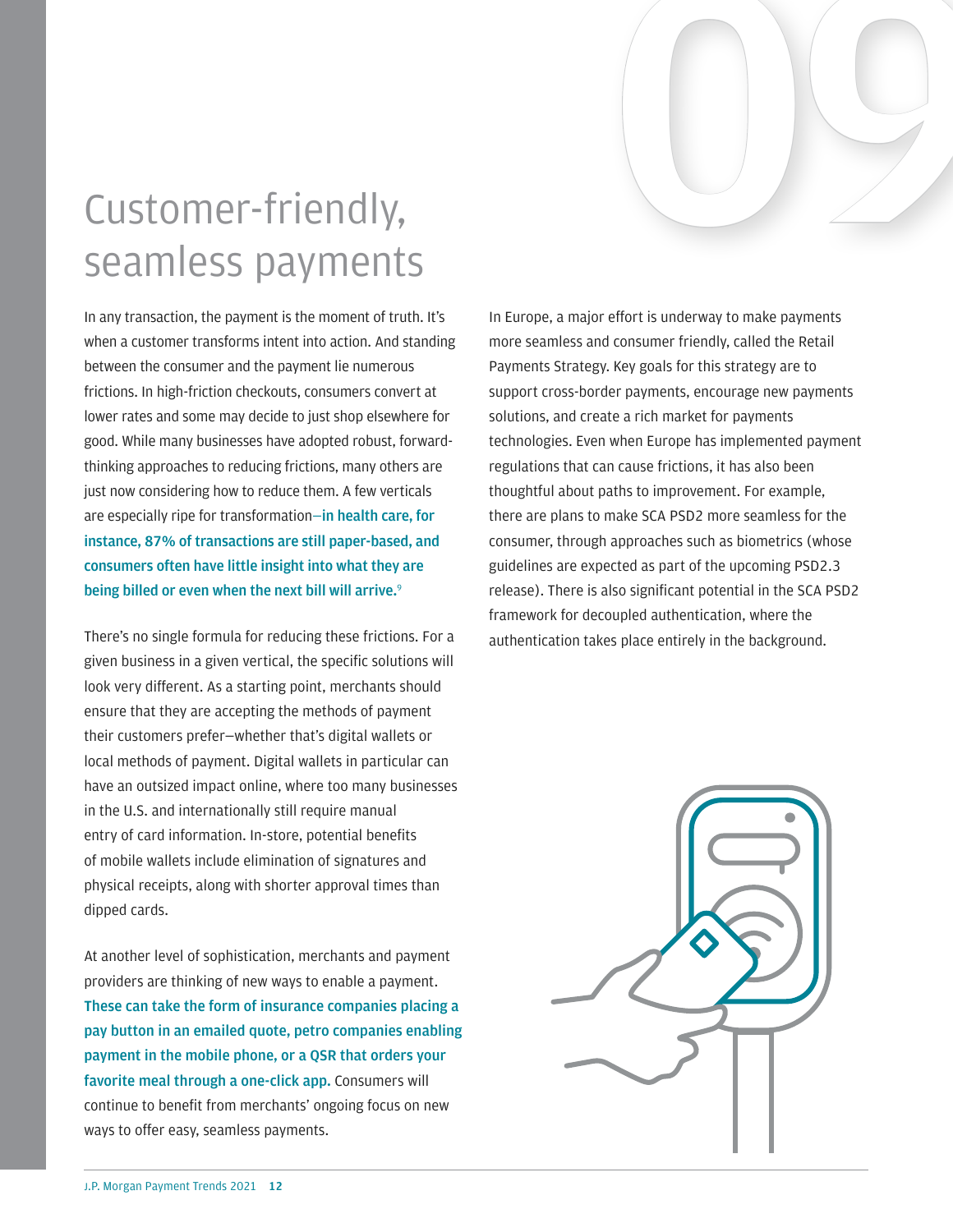# Post-Covid: What returns to normal, what changes



It's no surprise that merchants have seen a growing number of contactless payments during the pandemic. In the U.S., contactless payments began to accelerate, while globally where contactless payments were much more common pre-Covid—they increased substantially. Wherever they have been introduced globally, contactless payments have become a preferred, highly popular way to pay. Post Covid, there is no reason to believe the U.S. will be an outlier.

For many consumers, e-commerce has been a lifeline over the past year. Total retail U.S. e-commerce was estimated to constitute 16% of transactions in Q2 2020, up from 11% before Covid. <sup>10</sup> Consumers are buying groceries for home delivery for the first time, showing up to virtual health care appointments, and spending heavily on marketplaces. Surveys of consumers suggest that approximately 56%<sup>11</sup> will continue to engage online with merchants and service providers after Covid.

Covid also drove a change in the mix of payment tenders at many merchants. As consumers hunkered down and banks enacted more cautious underwriting, debit overtook credit as the most popular method of payment in the U.S. This reversal follows a period of sustained credit growth, driven by rich rewards programs, deeper underwriting at some banks, and the health of the overall economy. For merchants seeing a spike in debit transactions, the question is not if, but when, consumers return to credit cards. Much will depend on factors such as the potential for stimulus, monetary policy support, vaccine availability and other factors. Meanwhile, many consumers are trying buy-now, pay-later solutions for the first time. The convenience, transparency and ease of using these payment plans have resonated with shoppers.

100

Merchants are attributing strong growth of digital sales to their introduction of BOPIS, which spiked during the pandemic. This growth took place even though implementations of BOPIS haven't always been the most seamless. Some companies are experiencing challenges managing the extreme popularity of this. But over time, as inventory control systems become better integrated and merchants implement best practices, its popularity is expected to endure.



**% of consumers that expect to continue to engage with merchants post COVID <sup>1</sup><sup>1</sup>**



**44% increase in e-commerce from before COVID <sup>10</sup>**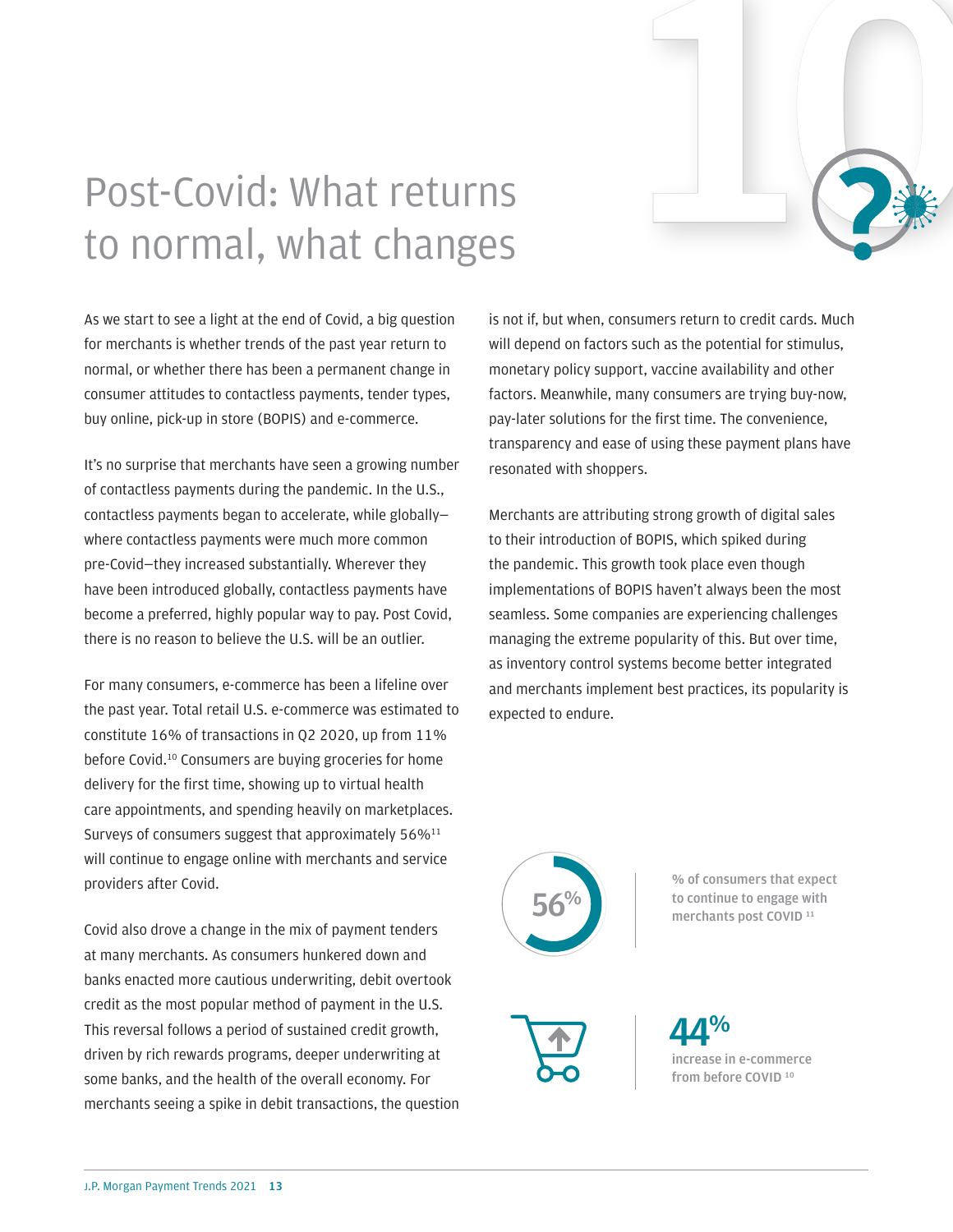## References and Notes

1 Source: Visa, Mastercard

2 The Clearing House, https://www.theclearinghouse.org/payment-systems/rtp/institution

3 Payments approved by 8 PM ET are eligible for same-day deposits 6 days a week, excluding Saturdays. See the QuickAccept Terms of Use for details. Payments processed and approved by 5:00 PM Pacific Time (PT) / 8:00 PM Eastern Time (ET), Sunday through Friday (including holidays), will be deposited into the business owner's Chase business checking account that night. All payments processed and approved by 5:00 PM PT / 8:00 PM ET on Saturdays will be deposited into the business owner's Chase business checking account Sunday morning by 7:30 AM ET. There is no additional cost for same-day deposits but standard rates and fees will apply for business checking and payment processing. New customers qualify for same-day deposits upon sign-up when processing payments through software using Chase Integrated Payments, Powered by WePay and depositing into a Chase business checking account. All payouts are subject to WePay terms of service, including risk assessment and fraud monitoring. Same-day deposits are available in the U.S. only. Additional exclusions may apply.

4 2020 AFP Payments Fraud & Control Survey.

- 5 Nilson report, March 2020.
- 6 Insights are based on aggregated, de-identified information, while ensuring that no data on individuals or entities is shared to protect customers' privacy.
- 7 Andreessen Horowitz blog, Fintech Scales Vertical SaaS, 2019.
- 8 As of January 2021.
- 9 InstaMed, a J.P. Morgan company report, "Trends in Healthcare Payments Tenth Annual Report, 2019," April 2020.
- <sup>10</sup> U.S. Census Bureau, Quarterly E-Commerce Report.
- <sup>11</sup> McKinsey & Company report, "Adapting to the next normal in retail: The Customer experience imperative," May 2020

For questions about the trends discussed in this report, please contact:

### **Douglas C. Smith**

Executive Director JPMorgan douglas.c.smith@jpmorgan.com

### **Paul Sammer**

Vice President **JPMorgan** paul.e.sammer@jpmorgan.com